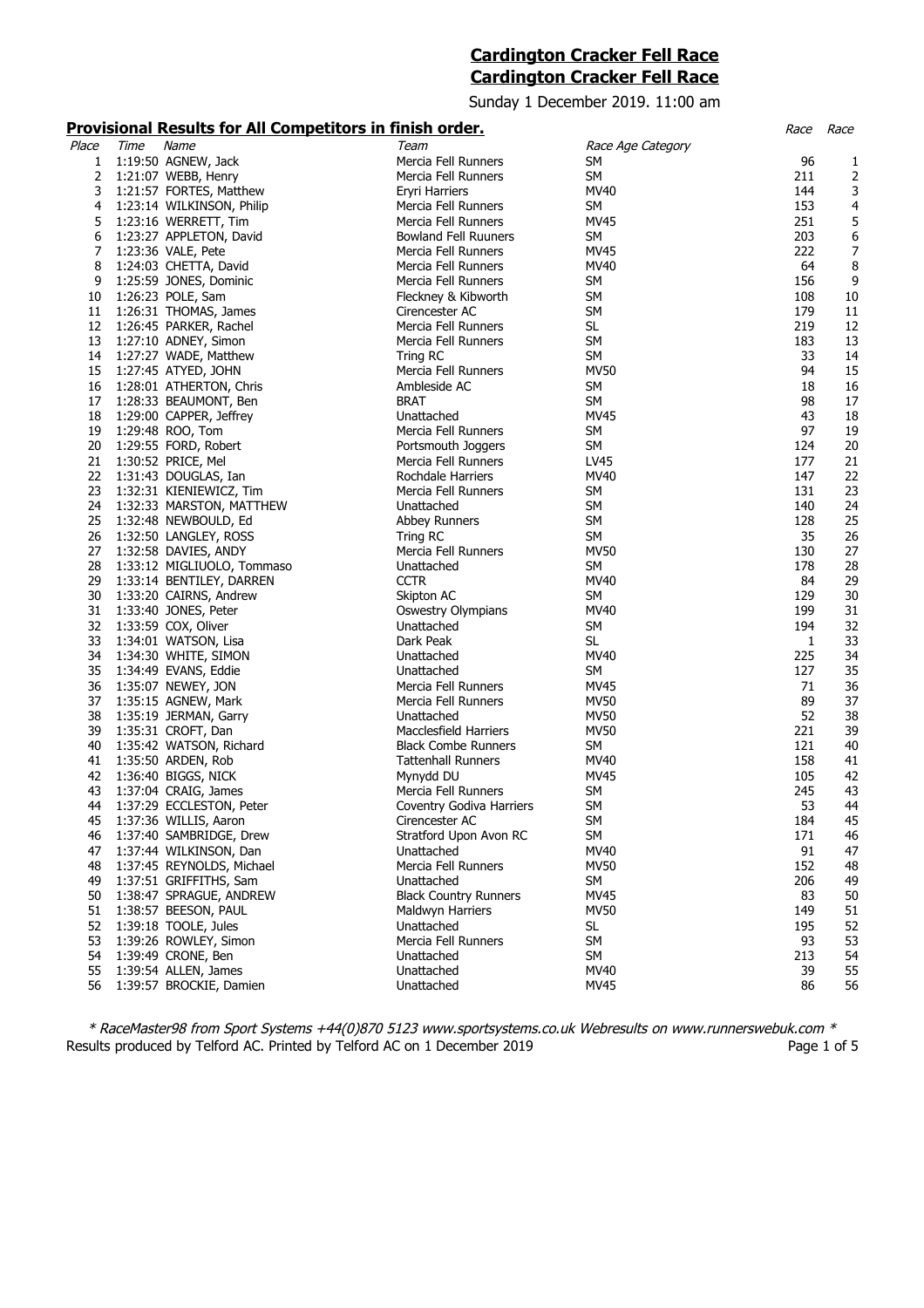### Cardington Cracker Fell Race, Cardington Cracker Fell Race - Sunday 1 December 2019. 11:00 am

# **Provisional Results for All Competitors in finish order.** Race Race

|       |      |                             |                                 |                   |     | $rac{c}{c}$ |
|-------|------|-----------------------------|---------------------------------|-------------------|-----|-------------|
| Place | Time | Name                        | Team                            | Race Age Category |     |             |
| 57    |      | 1:40:43 BLACKWELL, Tom      | Unattached                      | MV40              | 237 | 57          |
| 58    |      | 1:41:11 WRIGHT, Calvin      | Shropshire Shufflers            | MV50              | 59  | 58          |
| 59    |      |                             |                                 | SM                | 204 | 59          |
|       |      | 1:41:34 RYAN, Zach          | Pensby Runners                  |                   |     |             |
| 60    |      | 1:41:50 BROWN, HELEN        | Mynydd DU                       | LV45              | 70  | 60          |
| 61    |      | 1:41:59 SNOXALL, Jonathan   | Unattached                      | <b>MV50</b>       | 22  | 61          |
| 62    |      | 1:42:26 PRITCHARD, Andy     | <b>Buckley</b>                  | MV45              | 100 | 62          |
| 63    |      | 1:42:42 CAVES, Lee          | Centurion RC                    | MV40              | 163 | 63          |
| 64    |      | 1:42:51 FUNNELL, Chris      | Clayton Le Moors                | MV50              | 38  | 64          |
|       |      |                             |                                 | <b>MV45</b>       | 236 |             |
| 65    |      | 1:43:15 HAMPSHIRE, Peter    | Pensby Runners                  |                   |     | 65          |
| 66    |      | 1:43:20 WESTON, Hugh        | Unattached                      | <b>MV55</b>       | 55  | 66          |
| 67    |      | 1:43:24 DAVIES, Glen        | Mercia Fell Runners             | MV60              | 101 | 67          |
| 68    |      | 1:43:41 BOARDLEY, Ian       | Unattached                      | <b>MV45</b>       | 142 | 68          |
| 69    |      | 1:43:59 HARTSHORNE, DANIEL  | Unattached                      | <b>MV45</b>       | 224 | 69          |
| 70    |      | 1:44:03 WEBB, Simon         | Mercia Fell Runners             | MV45              | 210 | 70          |
| 71    |      | 1:44:04 PATTERSON, Gavin    | Unattached                      | MV45              | 244 | 71          |
|       |      |                             |                                 |                   |     |             |
| 72    |      | 1:44:06 WARNER, Anthony     | Bromsgrove & Redditch AC        | MV40              | 15  | 72          |
| 73    |      | 1:44:07 DUFFELL, John       | Unattached                      | MV40              | 188 | 73          |
| 74    |      | 1:44:10 TYRIE, Jack         | Anabasus Moutaineering Club     | SM                | 202 | 74          |
| 75    |      | 1:44:11 HOLLOWAY, Guy       | Bayston Hill Salad Dodgers      | MV45              | 143 | 75          |
| 76    |      | 1:44:18 HOLMES, Nicholas    | <b>Tattenhall Runners</b>       | MV60              | 137 | 76          |
| 77    |      | 1:44:35 USHER, Richard      | Reading RR                      | MV45              | 23  | 77          |
|       |      |                             |                                 |                   |     |             |
| 78    |      | 1:45:14 DUFFY, Paul         | Unattached                      | <b>MV45</b>       | 169 | 78          |
| 79    |      | 1:45:29 QUANE, Mick         | Unattached                      | <b>MV45</b>       | 123 | 79          |
| 80    |      | 1:46:01 FARRER, Matthew     | Fell Runners Association        | SM                | 238 | 80          |
| 81    |      | 1:46:21 BARBAR, Karl        | Unattached                      | SM                | 166 | 81          |
| 82    |      | 1:46:31 SHAKESPEARE, Peter  | Unattached                      | MV50              | 119 | 82          |
| 83    |      | 1:46:55 CLOSE, TOBY         | <b>BRAT</b>                     | <b>MV45</b>       | 104 | 83          |
| 84    |      | 1:47:13 LAW, Becki          | <b>Eryri Harriers</b>           | <b>SL</b>         | 250 | 84          |
|       |      |                             |                                 |                   |     |             |
| 85    |      | 1:47:13 MARTIN, Rob         | Maldwyn Harriers                | MV50              | 150 | 85          |
| 86    |      | 1:47:28 WOODYATT, Matt      | <b>Cocks Moors Woods</b>        | SM                | 63  | 86          |
| 87    |      | 1:47:31 STOREY, Craig       | Market Drayton                  | <b>MV55</b>       | 249 | 87          |
| 88    |      | 1:47:36 SHERIDAN, IAIN      | Thames Hare & Hounds            | <b>MV50</b>       | 191 | 88          |
| 89    |      | 1:47:40 MURPHY, Lee         | Unattached                      | <b>SM</b>         | 217 | 89          |
| 90    |      | 1:47:41 HADLUM, MATTHEW     | Coventry Godiva Harriers        | SM                | 56  | 90          |
| 91    |      | 1:47:42 INNES, MICHEAL      | Mercia Fell Runners             | MV55              | 139 | 91          |
|       |      |                             |                                 |                   |     |             |
| 92    |      | 1:47:59 NUTTER, MARK        | Clayton Le Moors                | MV55              | 42  | 92          |
| 93    |      | 1:48:08 WHIGHAM, Ivan       | Clayton Le Moors                | <b>MV55</b>       | 3   | 93          |
| 94    |      | 1:48:14 ESCULIER, Clarinide | Unattached                      | SL                | 256 | 94          |
| 95    |      | 1:48:14 CRAWFORD, Cyril     | Unattached                      | SM                | 255 | 95          |
| 96    |      | 1:48:25 POWELL, Dave        | Aberystwyth AC                  | <b>MV55</b>       | 193 | 96          |
| 97    |      | 1:48:33 HEALEY, James       | Mercia Fell Runners             | MV40              | 187 | 97          |
| 98    |      | 1:48:48 JONES, HUW          | <b>BRAT</b>                     | <b>MV50</b>       | 106 | 98          |
|       |      |                             |                                 |                   |     |             |
| 99    |      | 1:49:01 HARTOP, Will        | Stroud                          | SM                | 26  | 99          |
| 100   |      | 1:49:17 SHARPLES, Jon       | Clayton Le Moors                | MV60              | 14  | 100         |
| 101   |      | 1:49:18 FOURIE, Susan       | Chester Tri Club                | LV45              | 110 | 101         |
| 102   |      | 1:49:20 HEARLE, Andrew      | Mercia Fell Runners             | <b>MV60</b>       | 207 | 102         |
| 103   |      | 1:49:37 GRUNDY, ALLI        | <b>Tattenhall Runners</b>       | LV40              | 157 | 103         |
| 104   |      | 1:49:59 MOORE, Fabian       | Unattached                      | <b>SM</b>         | 117 | 104         |
|       |      |                             |                                 |                   |     |             |
| 105   |      | 1:50:01 LEWIS, JOHN         | Unattached                      | <b>MV60</b>       | 239 | 105         |
| 106   |      | 1:50:20 BLENKINSOP, ANDREW  | Reading RR                      | MV45              | 21  | 106         |
| 107   |      | 1:50:23 RAWLINSON, Ian      | Unattached                      | SM                | 168 | 107         |
| 108   |      | 1:50:36 MULLIN, David       | Mercia Fell Runners             | MV45              | 120 | 108         |
| 109   |      | 1:50:49 ATHERTON, FRANK     | <b>Fell Runners Association</b> | <b>MV50</b>       | 141 | 109         |
| 110   |      | 1:51:11 WOOD, Andrew        | Corsham Running club            | SM                | 126 | 110         |
| 111   |      | 1:51:38 KITE, Allan         | Unattached                      | <b>MV55</b>       | 27  | 111         |
| 112   |      |                             |                                 |                   | 87  |             |
|       |      | 1:52:02 SWINGLER, Val       | Shropshire Shufflers            | LV50              |     | 112         |
| 113   |      | 1:52:20 DOWSETT, Matthew    | Whitchurch Whippets             | MV45              | 67  | 113         |
| 114   |      | 1:53:10 THORP, SARAH        | <b>Westend Runners</b>          | LV40              | 200 | 114         |
| 115   |      | 1:53:26 MUGGLESTONE, Harry  | Unattached                      | SM                | 47  | 115         |
| 116   |      | 1:53:39 HALL, Clint         | Hartshill                       | MV40              | 235 | 116         |
|       |      |                             |                                 |                   |     |             |

\* RaceMaster98 from Sport Systems +44(0)870 5123 www.sportsystems.co.uk Webresults on www.runnerswebuk.com \* Results produced by Telford AC. Printed by Telford AC on 1 December 2019 Page 2 of 5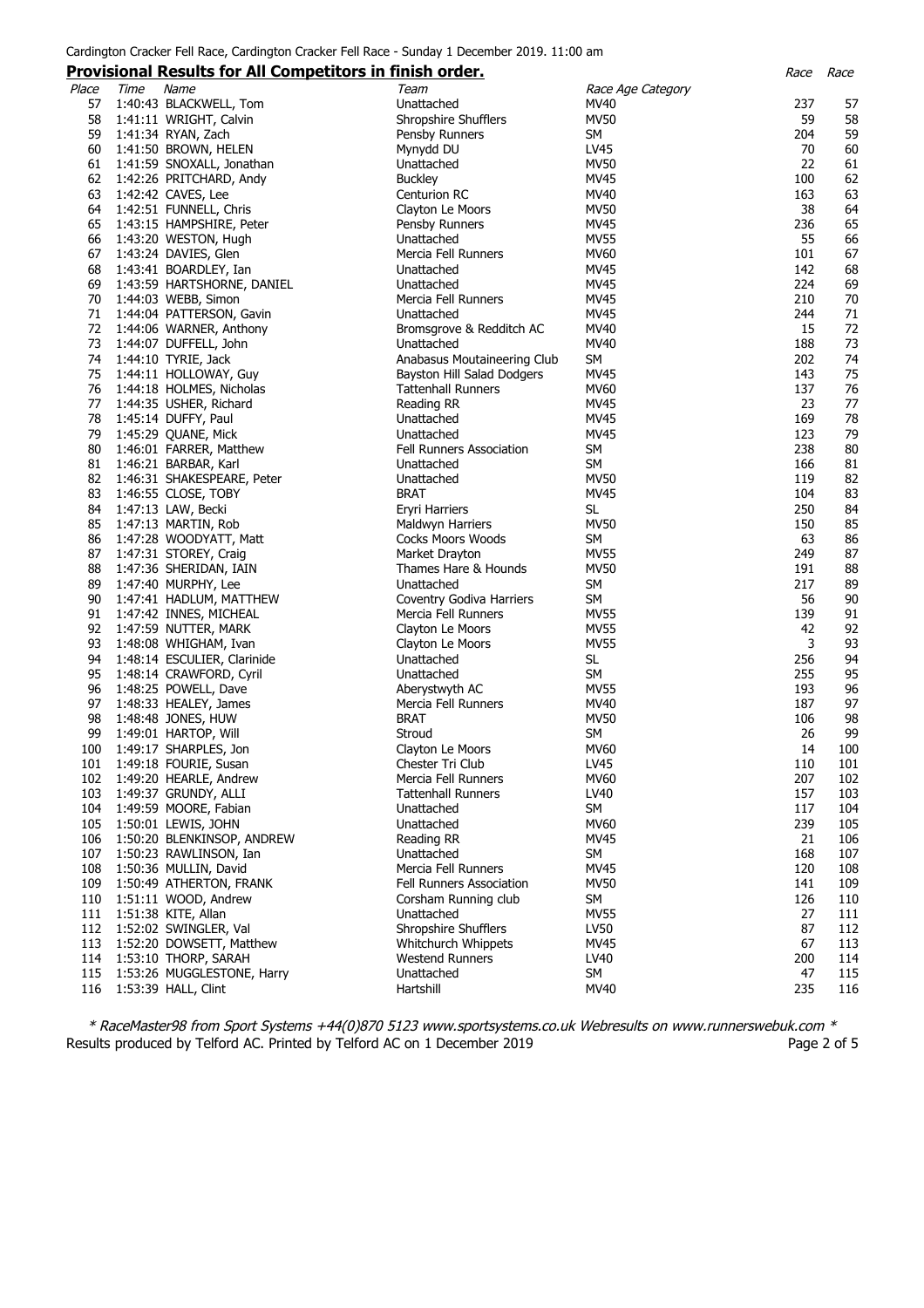#### Cardington Cracker Fell Race, Cardington Cracker Fell Race - Sunday 1 December 2019. 11:00 am

#### **Provisional Results for All Competitors in finish order.** Race Race

|       |      | <u>Frovisional Results for All Competitors in finish order.</u> |                              |                   | nacc           | nacc |
|-------|------|-----------------------------------------------------------------|------------------------------|-------------------|----------------|------|
| Place | Time | Name                                                            | Team                         | Race Age Category |                |      |
|       |      |                                                                 |                              |                   |                |      |
| 117   |      | 1:53:40 TREASURE, Tom                                           | <b>Oswestry Olympians</b>    | SM                | 205            | 117  |
| 118   |      | 1:53:44 FULFORD, Ryan                                           | Mercia Fell Runners          | <b>MV45</b>       | 229            | 118  |
| 119   |      | 1:53:59 WALL, David                                             | Lawley Running               | SM                | 165            | 119  |
|       |      |                                                                 |                              |                   |                |      |
| 120   |      | 1:54:03 BARNES, David                                           | Horwich RMI                  | MV60              | $\overline{7}$ | 120  |
| 121   |      | 1:54:24 MONKSMITH, Richard                                      | Delamere Spartans            | MV40              | 254            | 121  |
| 122   |      | 1:54:25 MASSEY, REBECCA                                         | <b>Tattenhall Runners</b>    | LV45              | 248            | 122  |
|       |      |                                                                 |                              |                   |                |      |
| 123   |      | 1:54:36 LESNIAK, Eddie                                          | Achille Ratty CC             | <b>MV65</b>       | 197            | 123  |
| 124   |      | 1:54:38 WOODS, Chris                                            | Unattached                   | MV40              | 212            | 124  |
| 125   |      |                                                                 |                              |                   | 99             | 125  |
|       |      | 1:54:43 BEARDS, Edward                                          | Mercia Fell Runners          | <b>MV55</b>       |                |      |
| 126   |      | 1:54:59 EVASON, Rob                                             | Unattached                   | MV45              | 162            | 126  |
| 127   |      | 1:55:14 THOMAS, Henry                                           | Tarren Henra                 | MV55              | 46             | 127  |
| 128   |      |                                                                 |                              | MV40              | 181            | 128  |
|       |      | 1:55:17 PRICE, Maurice                                          | Unattached                   |                   |                |      |
| 129   |      | 1:55:28 DAVIS, MATTHEW                                          | Unattached                   | <b>MV45</b>       | 40             | 129  |
| 130   |      | 1:55:42 STANSFIELD, SIMON                                       | Clayton Harriers             | MV40              | 32             | 130  |
|       |      |                                                                 |                              |                   |                |      |
| 131   |      | 1:55:49 BARTLETT, Anna                                          | Mercia Fell Runners          | LV45              | 159            | 131  |
| 132   |      | 1:55:53 ROPER, Emma                                             | Unattached                   | LV40              | 9              | 132  |
| 133   |      | 1:55:58 THOMPSON, Stephen                                       | <b>BRAT</b>                  | <b>MV55</b>       | 68             | 133  |
|       |      |                                                                 |                              |                   |                |      |
| 134   |      | 1:56:01 WESTERN, Shaun                                          | Mercia Fell Runners          | <b>MV50</b>       | 231            | 134  |
| 135   |      | 1:56:08 HADFIELD, Warren                                        | Unattached                   | <b>MV50</b>       | 182            | 135  |
| 136   |      | 1:56:46 FROST, Andrea                                           | Macclesfield Harriers        | LV50              | 220            | 136  |
|       |      |                                                                 |                              |                   |                |      |
| 137   |      | 1:57:28 MILLS, Celia                                            | Unattached                   | LV55              | 51             | 137  |
| 138   |      | 1:57:43 HARVEY, Chris                                           | Unattached                   | MV40              | 216            | 138  |
| 139   |      | 1:57:59 BELLARIES, Richard                                      | Clayton Le Moors             | <b>MV65</b>       | 50             | 139  |
|       |      |                                                                 |                              |                   |                |      |
| 140   |      | 1:58:06 PALFREMAN, TIM                                          | Harrogate Harriers           | <b>MV50</b>       | 164            | 140  |
| 141   |      | 1:58:33 JONES, Tim                                              | Croft Ambrey RC              | <b>MV50</b>       | 243            | 141  |
| 142   |      | 1:58:34 BARKER, LOUISE                                          | Aberystwyth AC               | LV40              | 192            | 142  |
|       |      |                                                                 |                              |                   |                |      |
| 143   |      | 1:58:40 HERBERT, Margaret                                       | Unattached                   | SL.               | 246            | 143  |
| 144   |      | 1:58:41 ROBERTS, FLORENCE                                       | Shropshire Shufflers         | <b>SL</b>         | 247            | 144  |
| 145   |      | 1:59:07 GOULD, David                                            | Mercia Fell Runners          | MV65              | 138            | 145  |
|       |      |                                                                 |                              |                   |                |      |
| 146   |      | 1:59:17 ROLFE, Graeme                                           | Harbourough AC               | <b>MV55</b>       | 69             | 146  |
| 147   |      | 1:59:38 TAYLOR, Joel                                            | Unattached                   | <b>SM</b>         | 118            | 147  |
| 148   |      | 1:59:47 GREEN, David                                            | Pensby Runners               | <b>SM</b>         | 134            | 148  |
|       |      |                                                                 |                              |                   |                |      |
| 149   |      | 2:00:08 CANNON, Paul                                            | BRAT                         | <b>MV45</b>       | 102            | 149  |
| 150   |      | 2:00:15 MORGAN-JONES, Hugh                                      | Fell Runners Association     | <b>MV55</b>       | 44             | 150  |
| 151   |      | 2:00:33 SEDDON, KIRSTY                                          | Chester Tri Club             | SL                | 148            | 151  |
|       |      |                                                                 |                              |                   |                |      |
| 152   |      | 2:00:49 SAATHAKUMN, Shankar                                     | Unattached                   | <b>SM</b>         | 257            | 152  |
| 153   |      | 2:00:51 STEELE, Ben                                             | <b>Black Country Runners</b> | <b>SM</b>         | 80             | 153  |
| 154   |      | 2:00:57 MERRICK, ANDY                                           | Unattached                   | <b>MV50</b>       | 112            | 154  |
|       |      |                                                                 |                              |                   |                |      |
| 155   |      | 2:01:00 SMITH, Tim                                              | Unattached                   | MV60              | 198            | 155  |
| 156   |      | 2:01:15 HADLAND, Michael                                        | Mercia Fell Runners          | <b>MV50</b>       | 36             | 156  |
| 157   |      | 2:01:20 BRYANT, Andy                                            | Saffron Striders             | <b>MV55</b>       | 170            | 157  |
|       |      |                                                                 |                              |                   |                |      |
| 158   |      | 2:01:36 GOODING, NEIL                                           | Pensby Runners               | MV45              | 95             | 158  |
| 159   |      | 2:03:05 RULE, Richard                                           | Sprinfield                   | <b>MV50</b>       | 77             | 159  |
| 160   |      | 2:03:13 HART, Julian                                            | <b>Black Country Runners</b> | <b>MV50</b>       | 85             | 160  |
|       |      |                                                                 |                              |                   |                |      |
| 161   |      | 2:03:20 PERKINS, Gregory                                        | Telford AC                   | <b>MV65</b>       | 240            | 161  |
| 162   |      | 2:03:50 WATTON, Mile                                            | Unattached                   | <b>MV60</b>       | 180            | 162  |
| 163   |      | 2:04:00 HILL, Michael                                           | Unattached                   | SM                | 57             | 163  |
|       |      |                                                                 |                              |                   |                |      |
| 164   |      | 2:04:17 VANMOURIK, Jort                                         | <b>BRAT</b>                  | <b>MV50</b>       | 107            | 164  |
| 165   |      | 2:04:25 PEARSON, Mark                                           | Mercia Fell Runners          | <b>MV55</b>       | 154            | 165  |
| 166   |      | 2:04:56 LEE, Matthew                                            | Mercia Fell Runners          | MV40              | 176            | 166  |
|       |      |                                                                 |                              |                   |                |      |
| 167   |      | 2:05:20 WORLDRIDGE, Harvey                                      | Unattached                   | <b>MV55</b>       | 54             | 167  |
| 168   |      | 2:05:40 BLACKBURN, Graham                                       | Unattached                   | SM                | 185            | 168  |
| 169   |      | 2:05:47 HOLMES, Peter                                           | Whitchurch Whippets          | <b>MV45</b>       | 230            | 169  |
|       |      |                                                                 |                              |                   |                |      |
| 170   |      | 2:06:02 EVANS, Gill                                             | Shrewsbury AC                | <b>LV55</b>       | 175            | 170  |
| 171   |      | 2:06:09 TURKINGTON, Martin                                      | Lonley Goat                  | <b>MV50</b>       | 111            | 171  |
| 172   |      | 2:06:36 KODZ, Margaret                                          | Unattached                   | <b>LV55</b>       | $\overline{2}$ | 172  |
| 173   |      |                                                                 | Unattached                   | <b>MV45</b>       | 209            | 173  |
|       |      | 2:06:47 AYRES, Simon                                            |                              |                   |                |      |
| 174   |      | 2:06:48 CADDICK, Sean                                           | Shrewsbury Renegade runners  | <b>MV50</b>       | 122            | 174  |
| 175   |      | 2:07:12 BURGESS, Keith                                          | Unattached                   | <b>MV50</b>       | 228            | 175  |
| 176   |      |                                                                 | Dark Peak                    | <b>MV55</b>       | 151            | 176  |
|       |      | 2:07:26 JONES, Steven                                           |                              |                   |                |      |
|       |      |                                                                 |                              |                   |                |      |

\* RaceMaster98 from Sport Systems +44(0)870 5123 www.sportsystems.co.uk Webresults on www.runnerswebuk.com \* Results produced by Telford AC. Printed by Telford AC on 1 December 2019 Page 3 of 5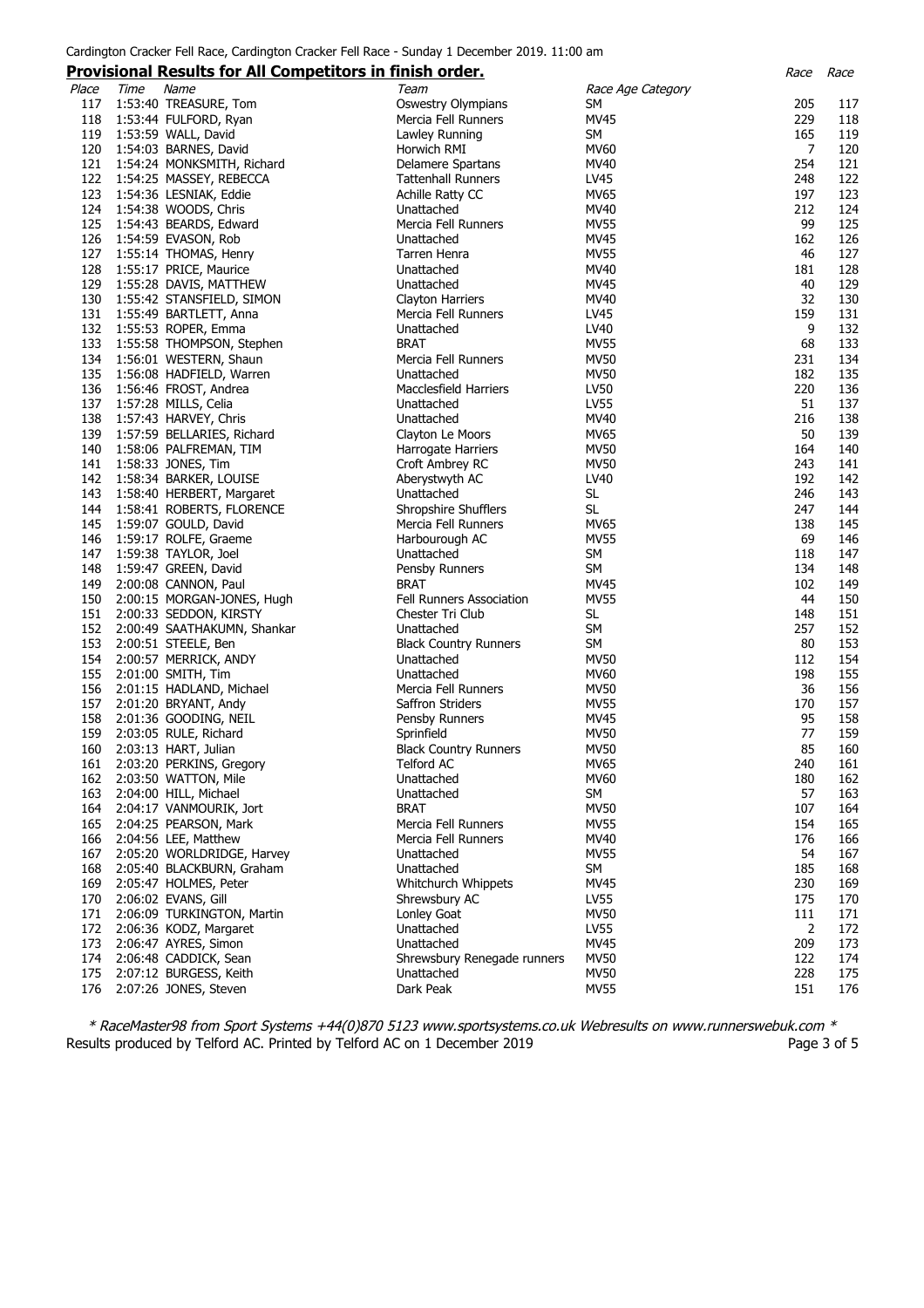### Cardington Cracker Fell Race, Cardington Cracker Fell Race - Sunday 1 December 2019. 11:00 am

#### **Provisional Results for All Competitors in finish order.** Race Race

|       |      | <u>Frovisional Results for All Competitors in finish order.</u> |                           |                   | nacc | nacc |
|-------|------|-----------------------------------------------------------------|---------------------------|-------------------|------|------|
| Place | Time | Name                                                            | Team                      | Race Age Category |      |      |
| 177   |      | 2:07:31 SALAMACHA, John                                         | <b>Westend Runners</b>    | <b>MV55</b>       | 201  | 177  |
|       |      |                                                                 |                           |                   |      |      |
| 178   |      | 2:08:04 ROBINSON, Ian                                           | Shropshire Shufflers      | <b>MV45</b>       | 72   | 178  |
| 179   |      | 2:08:09 ATHERTON, Stephen                                       | Ambleside AC              | <b>MV60</b>       | 19   | 179  |
| 180   |      | 2:08:16 DAVIS, JENNY                                            | Oswestry Olympians        | LV50              | 241  | 180  |
| 181   |      | 2:08:36 SAUNDERS, Jon                                           | Nailsea RC                | <b>MV50</b>       | 4    | 181  |
|       |      |                                                                 |                           |                   |      |      |
| 182   |      | 2:08:47 MATTY, TREVOR                                           | Dark Peak                 | MV50              | 61   | 182  |
| 183   |      | 2:09:21 BENNETT, Sam                                            | Unattached                | LV45              | 45   | 183  |
| 184   |      | 2:09:24 ROSE, Robert                                            | BRAT                      | <b>SM</b>         | 214  | 184  |
| 185   |      | 2:09:31 MITCHELL, ALISTAIR                                      | <b>SYTRI</b>              | MV45              | 173  | 185  |
|       |      |                                                                 |                           |                   |      |      |
| 186   |      | 2:09:54 BURY, STEPHEN                                           | Clayton Harriers          | MV60              | 37   | 186  |
| 187   |      | 2:10:12 DAY, Stephen                                            | Unattached                | MV60              | 223  | 187  |
| 188   |      | 2:10:20 SHINA, Justin                                           | <b>SYTRI</b>              | <b>MV50</b>       | 186  | 188  |
| 189   |      | 2:10:33 SMITH, Andy                                             | Mercia Fell Runners       | <b>MV55</b>       | 73   | 189  |
| 190   |      |                                                                 | <b>SYTRI</b>              |                   | 174  |      |
|       |      | 2:11:15 DUNN, Humphrey                                          |                           | <b>MV50</b>       |      | 190  |
| 191   |      | 2:11:34 MATTHEWS, Nick                                          | Unattached                | <b>MV50</b>       | 58   | 191  |
| 192   |      | 2:11:34 MELLOR, David                                           | Unattached                | MV45              | 60   | 192  |
| 193   |      | 2:11:45 ROGERS, Jan                                             | Unattached                | LV50              | 145  | 193  |
| 194   |      | 2:12:12 COLE, Biddy                                             | Mercia Fell Runners       | LV50              | 49   | 194  |
|       |      |                                                                 |                           |                   |      |      |
| 195   |      | 2:12:49 GILLAN, Alistair                                        | Sprinfield                | <b>MV50</b>       | 78   | 195  |
| 196   |      | 2:13:17 BROCKINGTON, Tim                                        | Sprinfield                | <b>MV60</b>       | 79   | 196  |
| 197   |      | 2:13:44 DEMETRIOU, Sara Helena                                  | Sprinfield                | LV40              | 81   | 197  |
| 198   |      | 2:13:55 HADLAND, PHILIP                                         | Mercia Fell Runners       | <b>MV55</b>       | 41   | 198  |
|       |      |                                                                 | <b>WASPS</b>              |                   |      |      |
| 199   |      | 2:14:16 HILTON, Michael                                         |                           | <b>SM</b>         | 258  | 199  |
| 200   |      | 2:14:26 FIRTH, Andrew                                           | Clayton Le Moors          | MV60              | 10   | 200  |
| 201   |      | 2:14:27 RILEY, Stephen                                          | Shropshire Shufflers      | SM                | 242  | 201  |
| 202   |      | 2:15:47 RHEAD, MICHAEL                                          | Unattached                | SM                | 146  | 202  |
| 203   |      |                                                                 |                           | MV70              | 92   | 203  |
|       |      | 2:16:12 GUNNER, Gary                                            | Croft Ambrey RC           |                   |      |      |
| 204   |      | 2:16:37 WALMSLEY, Andrew                                        | Clayton Le Moors          | <b>MV65</b>       | 20   | 204  |
| 205   |      | 2:16:57 SHELMERDINE, Jo                                         | Ambleside AC              | <b>SL</b>         | 125  | 205  |
| 206   |      | 2:17:11 PEARCE, ABI                                             | Unattached                | SL                | 189  | 206  |
| 207   |      | 2:17:12 PEARCE, JOHN                                            | Unattached                | <b>SM</b>         | 190  | 207  |
|       |      |                                                                 |                           |                   |      |      |
| 208   |      | 2:17:57 OLIVER, Pete                                            | Unattached                | <b>MV60</b>       | 82   | 208  |
| 209   |      | 2:18:00 GOWERS, Isobel                                          | Sprinfield                | LV45              | 74   | 209  |
| 210   |      | 2:18:35 BRANDON, Tania                                          | <b>Oswestry Olympians</b> | LV50              | 161  | 210  |
| 211   |      | 2:18:49 SULLY, David                                            | Unattached                | SM                | 167  | 211  |
|       |      |                                                                 |                           |                   |      |      |
| 212   |      | 2:19:19 GLOVER, Robin                                           | Bridgnorth Running Club   | MV45              | 218  | 212  |
| 213   |      | 2:19:34 WILLACY, Steve                                          | Unattached                | <b>MV55</b>       | 65   | 213  |
| 214   |      | 2:20:24 BOUNDD, Chris                                           | Otley AC                  | <b>MV50</b>       | 155  | 214  |
| 215   |      | 2:20:41 DUFFY, Jonathon                                         | <b>SYTRI</b>              | MV45              | 133  | 215  |
| 216   |      | 2:21:47 SULLIVAN, Keith                                         |                           | <b>MV45</b>       | 13   | 216  |
|       |      |                                                                 | Seven Oaks Tric           |                   |      |      |
| 217   |      | 2:22:19 CRAIG, EDWARD                                           | Unattached                | SM                | 48   | 217  |
| 218   |      | 2:23:18 ROGERS, Jan                                             | Unattached                | LV50              | 196  | 218  |
| 219   |      | 2:23:20 MEYRICK, Jane                                           | Unattached                | LV50              | 113  | 219  |
| 220   |      | 2:23:20 HARRIS, Sally                                           | Unattached                | LV45              | 114  | 220  |
|       |      |                                                                 | Warley Wasps TRI          | <b>MV45</b>       | 115  |      |
| 221   |      | 2:23:22 HARRIS, Chris                                           |                           |                   |      | 221  |
| 222   |      | 2:24:12 TAYLOR, MARK                                            | Chester Tri Club          | SM                | 116  | 222  |
| 223   |      | 2:24:17 PARK, Liz                                               | <b>Oswestry Olympians</b> | LV45              | 160  | 223  |
| 224   |      | 2:24:38 PARKER-STIRLING, Joanne                                 | Teme Leisure Tri          | SL                | 208  | 224  |
| 225   |      | 2:25:45 IREMONGER, Victoria                                     | Unattached                | SL                | 90   | 225  |
|       |      |                                                                 |                           |                   |      |      |
| 226   |      | 2:27:16 FOTHERINGHAM, Paul                                      | Unattached                | <b>MV60</b>       | 232  | 226  |
| 227   |      | 2:27:26 RICHARDS, Janet                                         | Mynydd DU                 | <b>LV55</b>       | 103  | 227  |
| 228   |      | 2:28:29 LEMANSKI, Charlotte                                     | Unattached                | LV40              | 135  | 228  |
| 229   |      | 2:28:31 ROBBINS, Phillip                                        | Unattached                | MV40              | 136  | 229  |
|       |      |                                                                 |                           |                   |      |      |
| 230   |      | 2:30:02 HUNTER, Bill                                            | Holmfirth Harriers        | <b>MV70</b>       | 172  | 230  |
| 231   |      | 2:30:42 WHITE, Paul                                             | Unattached                | MV45              | 132  | 231  |
| 232   |      | 2:31:29 DAVID, Sophie                                           | Unattached                | LV45              | 24   | 232  |
| 233   |      | 2:31:54 ASHFORD, Laura                                          | Chester Tri Club          | <b>SL</b>         | 109  | 233  |
| 234   |      | 2:32:11 WILLIAMS, ALUN                                          | Holt and Farndon Runners  | <b>MV50</b>       | 76   | 234  |
|       |      |                                                                 |                           |                   |      |      |
| 235   |      | 2:32:24 WILLIAMS, Owen                                          | <b>WFRA</b>               | <b>MV55</b>       | 75   | 235  |
| 236   |      | 2:32:47 EVANS, Sally                                            | Unattached                | <b>SL</b>         | 252  | 236  |
|       |      |                                                                 |                           |                   |      |      |

\* RaceMaster98 from Sport Systems +44(0)870 5123 www.sportsystems.co.uk Webresults on www.runnerswebuk.com \* Results produced by Telford AC. Printed by Telford AC on 1 December 2019 **Page 4 of 5** Page 4 of 5